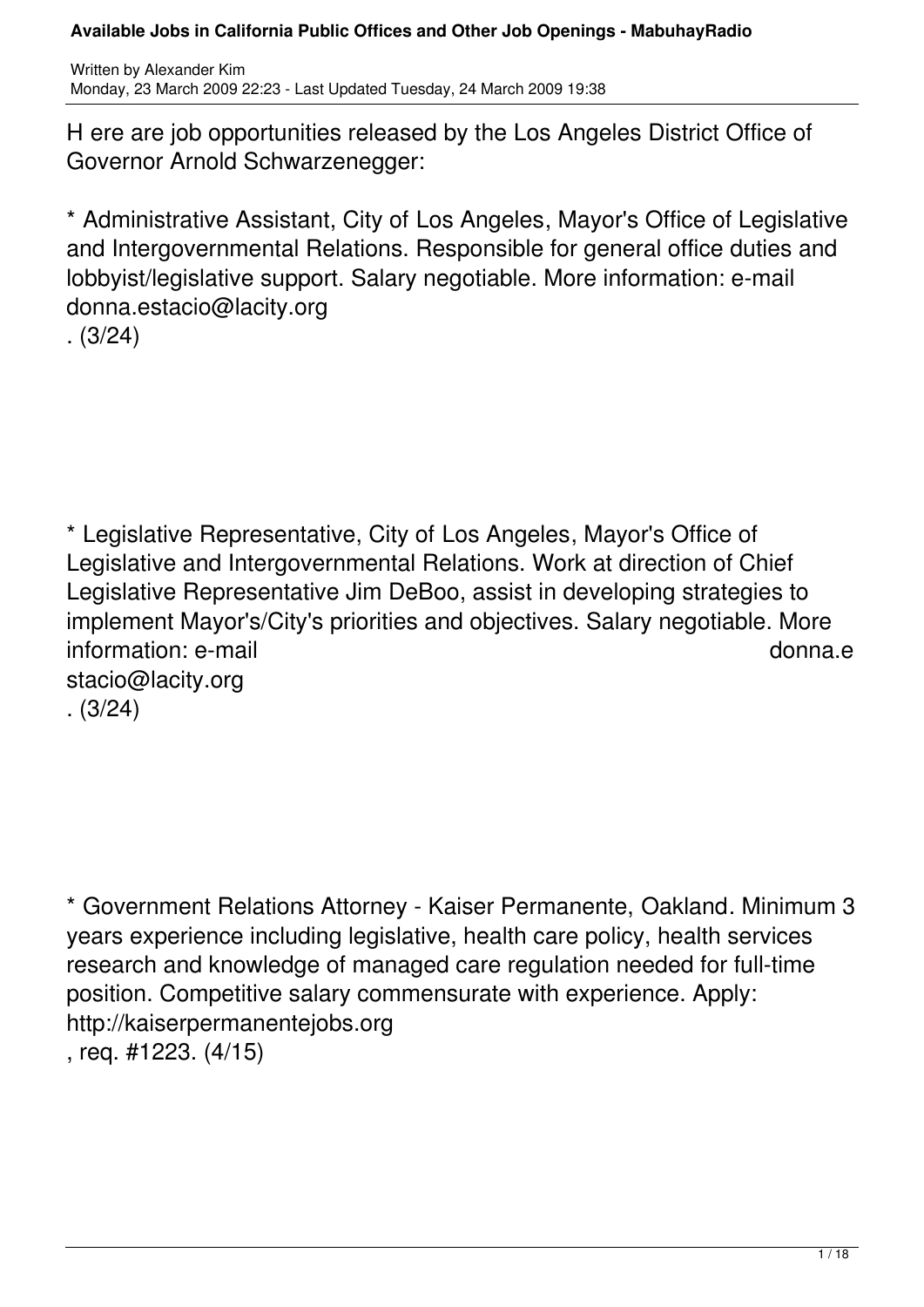\* The California Public Employees' Retirement System seeks 3 CEA V positions: Deputy Executive Officer, Benefits Administration, details here

; Deputy Executive Officer, Operations, details here

; Director of External Affairs, details here

. Salaries start at \$9544/month. Final Filing 4/10/09

. Contact 916 795 0426. (4/10)

\* Director of Government Affairs, California Retailers Association. In-house lobbyist coordinating activities/advocacy for CRA

's Chain Drug Committee and representing retail industry on other issues. Capitol experience preferred. Salary based on experience, full benefits. Resumes: Tawni Escudero,

tescudero@calretailers.com

, fax 916 441 4218. (4/7)

\* California Unemployment Insurance Appeals Board seeks CEA IV, Chief Administrative Law Judge for Appellate Operations, second level of appeals. Salary range \$9,018.00 - \$10,459.46/Month; Final Filing 3/23/09 or until filled. Get details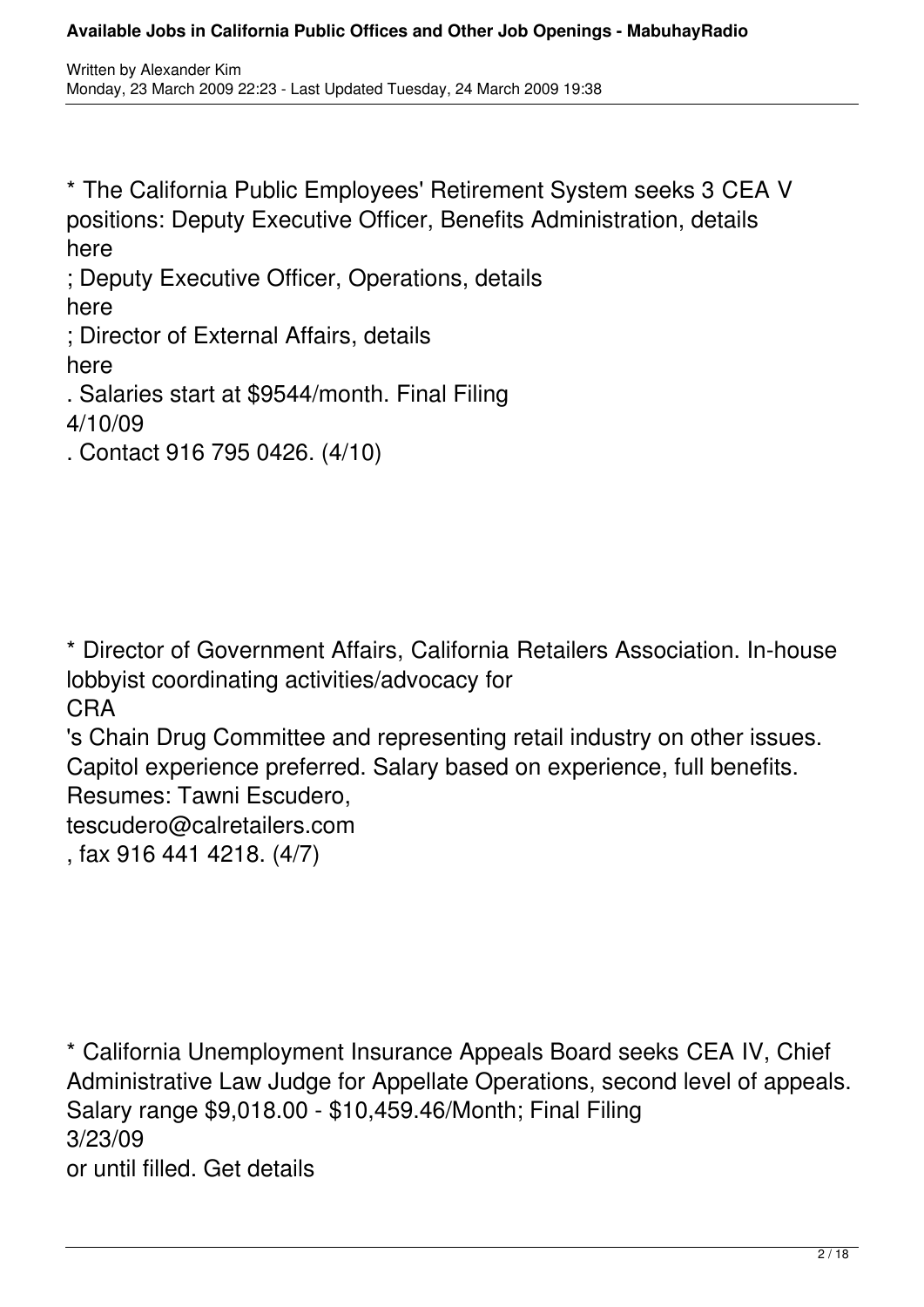here . Contact: kiml@cuiab.ca.gov . (3/23)

\* Associate Lobbyist, Consumer Attorneys of CA. Entry level advocate: research/monitor legislation, write position letters, conduct legal research. Law degree or law school experience required/Capitol experience preferred. Salary to \$55,000 DOE plus benefits. Resumes: Nancy Peverini, Nancyp@ caoc.org with the case of the case of the case of the case of the case of the case of the case of the case of the case of the case of the case of the case of the case of the case of the case of the case of the case of the

fax 916 442 7734. (3/20)

\* Forward Observer - Consulting firm seeks high-performing individuals with strong research, writing, analytic, and quantitative skills to conduct business/economic strategy and political analyses for clients in fast-paced setting. Competitive salary/benefits. Cover letter, resume, writing sample to careers@fwdobserver.com

(3/31)

\* Chief Executive Officer -Santa Barbara County Employees' Retirement. Assets of \$1.3 billion. Candidates may apply by March 20, 2009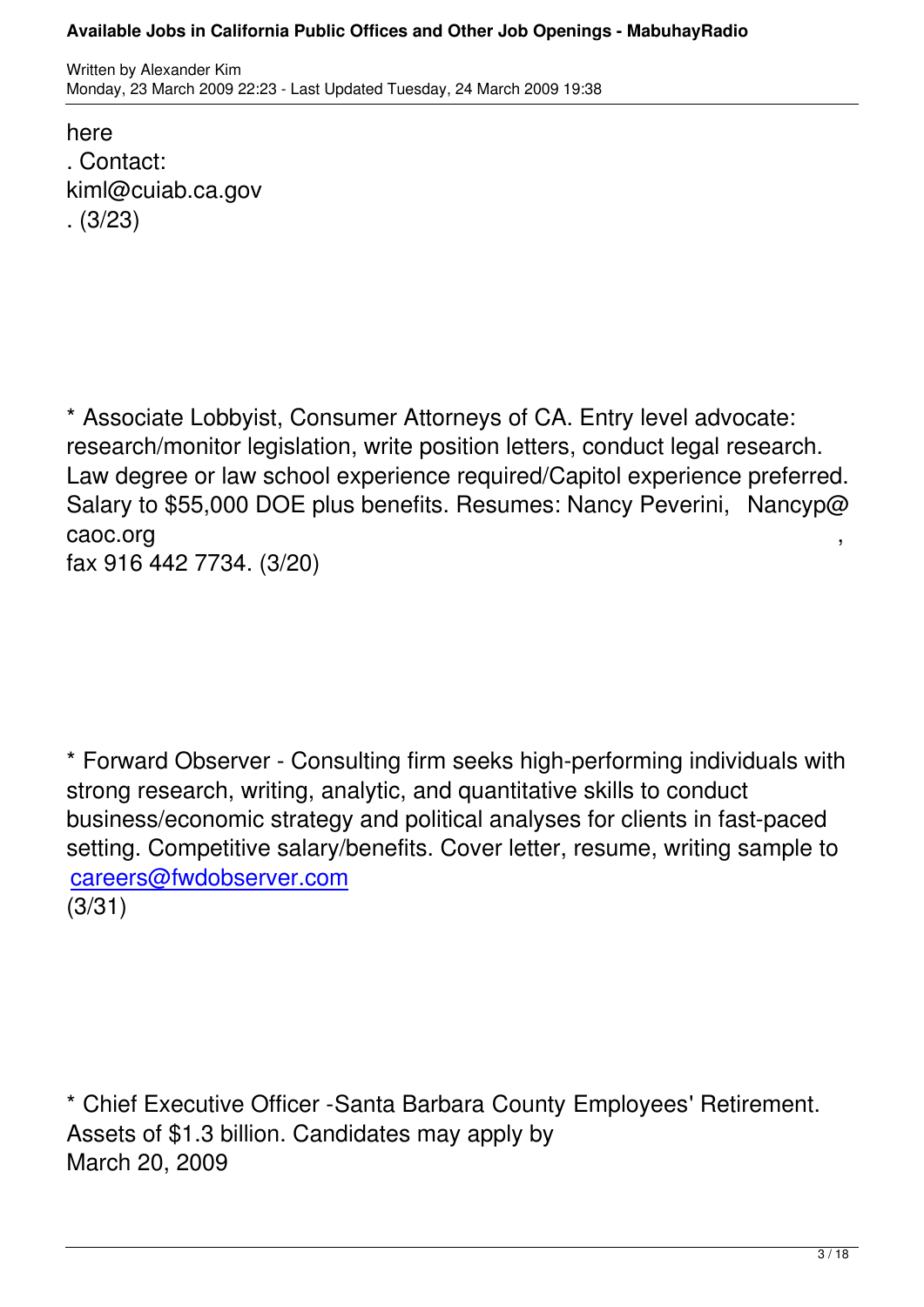. Salary depends on qualifications. Contact Eric Middleton at 562 901 0769, emiddleton@alliancerc.com

Additional information at www.allianceresourceconsulting.com .

EEO/ADA. (3/20)

.

\* Fight Crime: Invest in Kids, State Policy Director (Sacramento). Educate legislators about public investments that steer kids away from crime. 5 years minimum legislative staff/advocacy experience required. All party affiliations welcome. Competitive salary/benefits. Announcement: http://www.fightcrime.org/jobs.php?id=125

[\(3/20\)](http://www.fightcrime.org/jobs.php?id=125)

\* Sony PlayStation®: Manager, Product Public Relations San Diego, California

Be a part of the most exciting and innovative computer entertainment company in North America. Sony Computer Entertainment America (SCEA) markets the PlayStation® family of products and develops, publishes,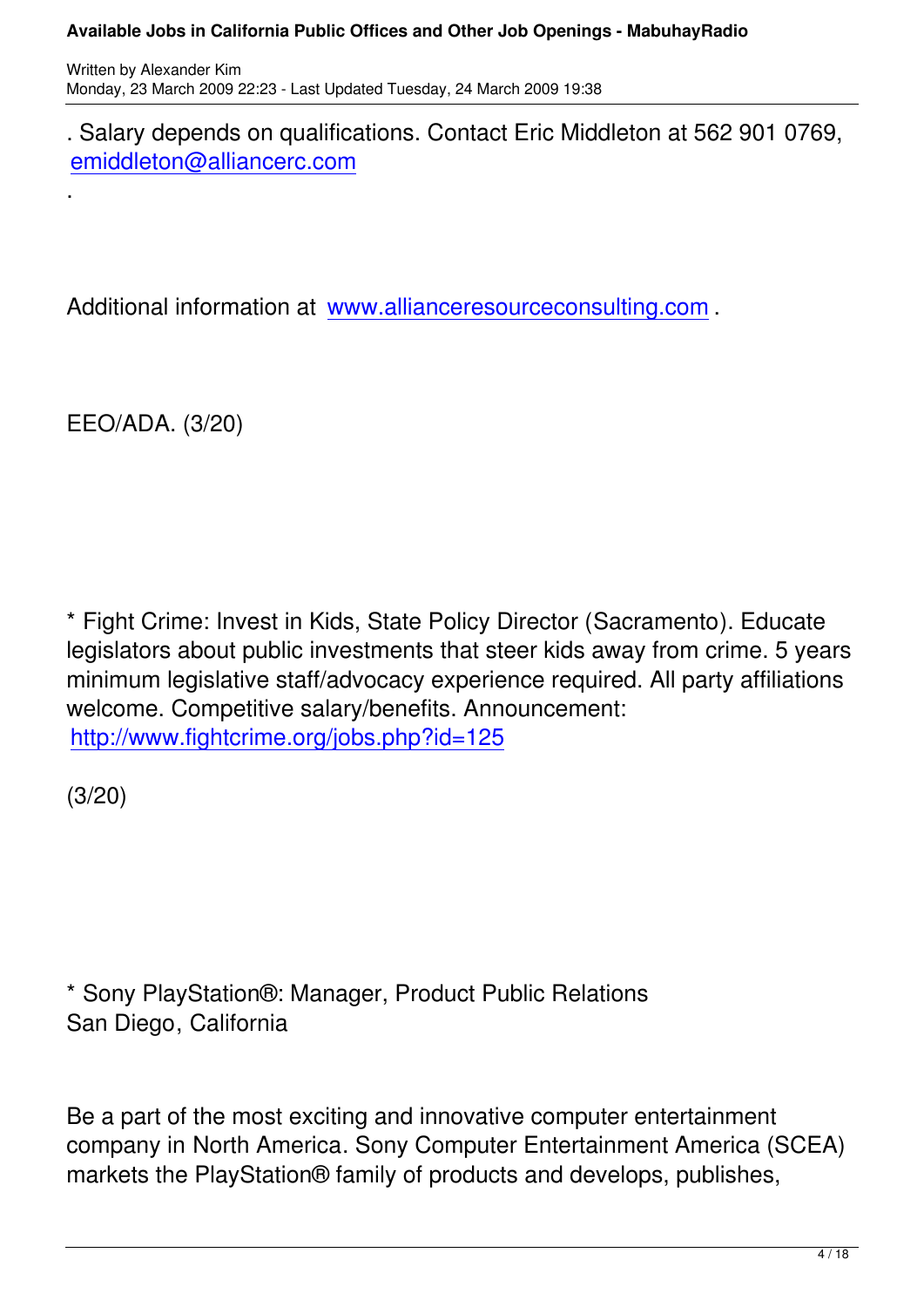markets, and distributes software for the PS one™ console, the PlayStation®2 and PlayStation®3 computer entertainment systems and the PlayStation Portable (PSP™)

We are seeking a Manager, Product Public Relations located in San Diego, CA

. This position oversees the public relations for a variety of first-party PlayStation® family entertainment software titles. You must be a creative and strategic thinker with proven abilities to lead teams and create/execute strong public relations campaigns.

Responsibilities: Direct, manage, and support the PR Manager, Team and Department in all areas of Public Relations to include: Deve lop and implement PR plans and campaigns for a variety of first-party

PlayStation family entertainment software titles.

Manage PR Specialists, as well as coordinate and manage PR agencies. Manage PR specialists on day to day activities and offer career growth and guidance.

Develop relationships with key members of consumer and business media, including various vendors, other SCEA departments, and both internal and external developers.

Create strategic and proactive programs to gain media mind share and understanding of the product platforms and associated first party titles. Oversee creation (and create) PR materials including fact sheets, pitch

letters, Q&A's, FAQ's, developer bios, testimonial sheets, press releases, and wrap reports.

Drive online (multi-player) program for titles by creating innovative and forwarding thinking programs for online functionality.

Manage projects with minimal supervision and direction and be able to supervisor when appropriate.

Initiate brainstorming sessions to generate new ideas and initiatives for software campaigns.

Prepare and train spokespeople (developers, internal producers, etc.) for media presentations and interviews.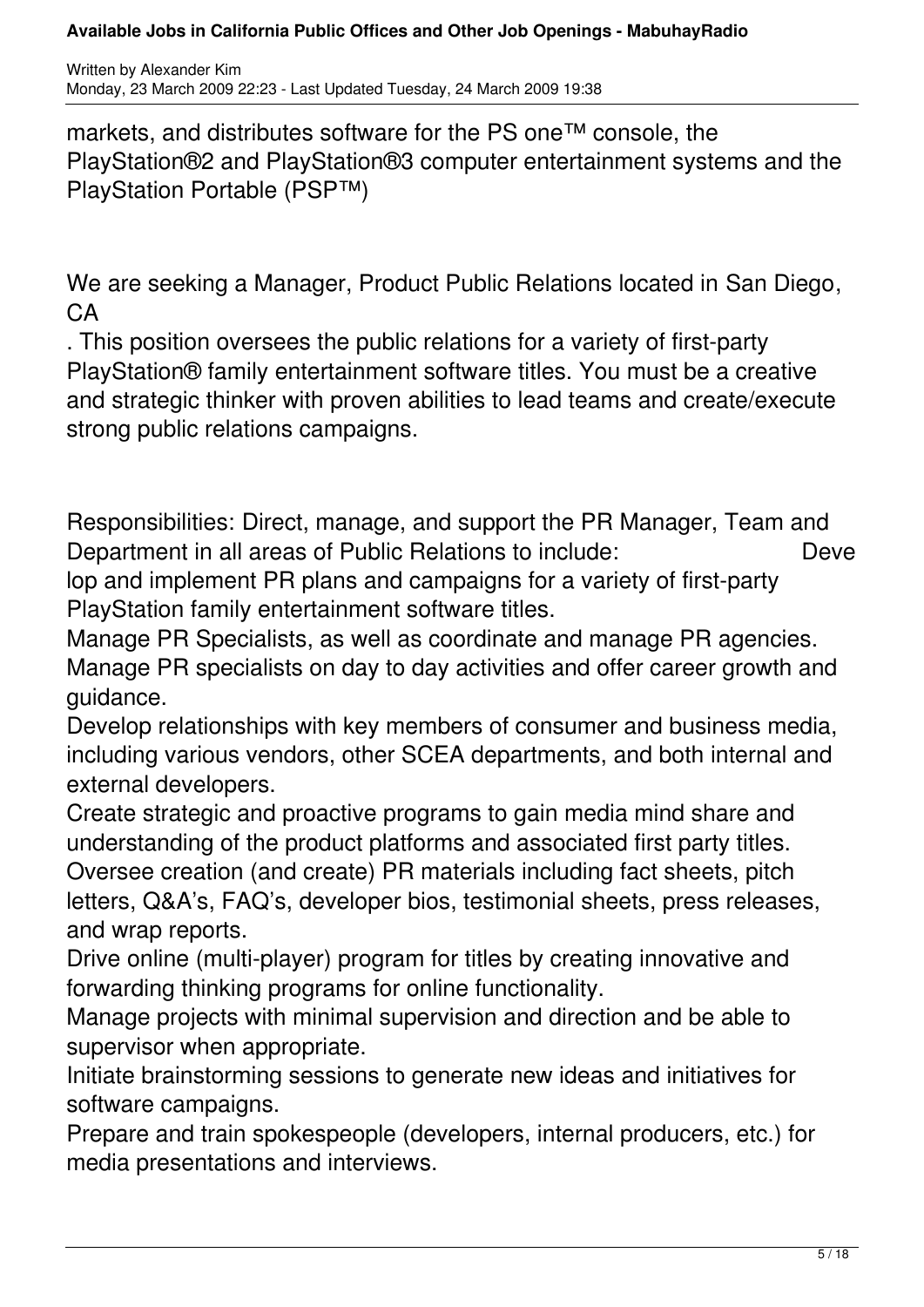Written by Alexander Kim Monday, 23 March 2009 22:23 - Last Updated Tuesday, 24 March 2009 19:38

Develop PowerPoint presentations and speech points.

Develop compelling, targeted messaging for titles; prepare materials and manage press in an effort to implement messaging.

Oversee coordination of media tours/events and attend as necessary. Create strategic plans and press releases.

Interface effectively with other departments. Skills:

Ability to interact with various members of the business and consumer media and work well as a team member.

Ability and desire to foster relationships with the media, internal team members, and various vendors.

Ability to work closely with different teams and departments within SCEA. Experience working with and/or managing an external PR Agency. Experience in media and public relations including writing, project management, strategic planning and execution, training spokespeople, coordination of tours/events, and people management. Strong written, verbal, analytical, presentation, and interpersonal skills are a must. Candidate must have experience with successfully managing a budget. Experienced in MS Word, Excel, Adobe Photoshop, email clients, and the Internet. Candidate must also be able to learn new technical programs. Solid/proven track record of developing and executing consumer PR plans and strategies.

The successful applicant must also demonstrate analytical and strategic thought in plans and programs.

Strong writing/editing skills for developing creative press materials as well as internal/external communications.

The desired candidate must possess at least 3 years experience in consumer PR. Gaming knowledge or gaming as a hobby is preferred. Candidates should have knowledge and experience in either high technology and/or consumer markets. The ability to learn and develop with an established and growing market is a must.

Required Experience / Education: 3+ years experience in a related field 4-ye ar degree or equivalent

Preferred Experience / Education: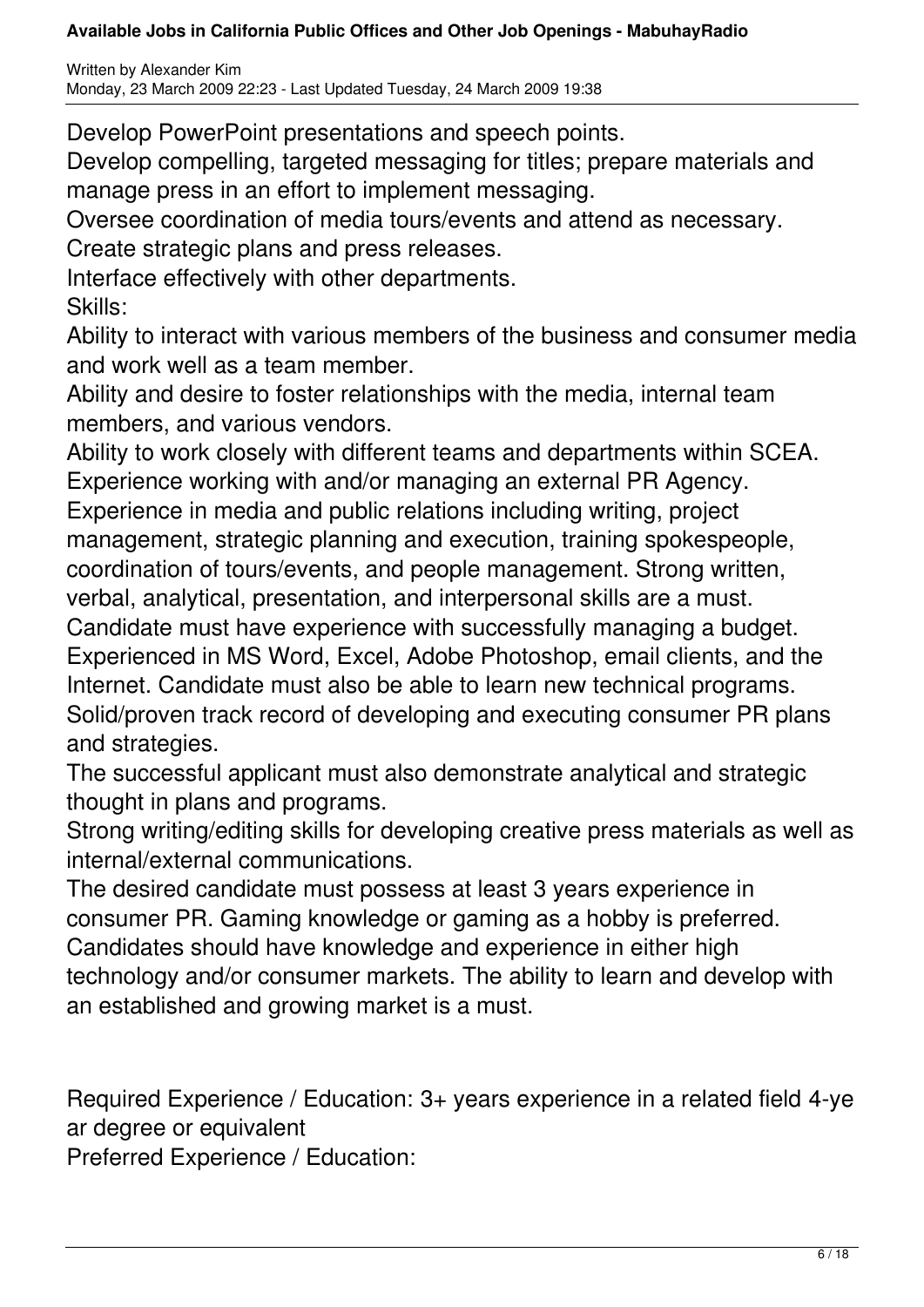6+ years experience in a related field 4-year degree or equivalent

Apply at: www.us.playstation.com/jobs

Requisitio[n Number: SF11794](http://www.us.playstation.com/jobs)

\* PR JOBS Los Angeles & Irvine, Calif.

Taco Bell | Irvine, Calif.

PR & Sponsorships Coordinator

Responsibilities include 1) working with in-house and agency partners to coordinate sponsorship activations and ensuring first-class execution and 2) handling incoming brand PR media calls and then effectively and efficiently managing the response process.

Candidates must have 2-4 years of PR agency experience with specific expertise in effectively dealing with the media, as well as strong news writing and event management skills including coordinating, managing, and executing top-notch events. Interested candidates must contact Jim Delulio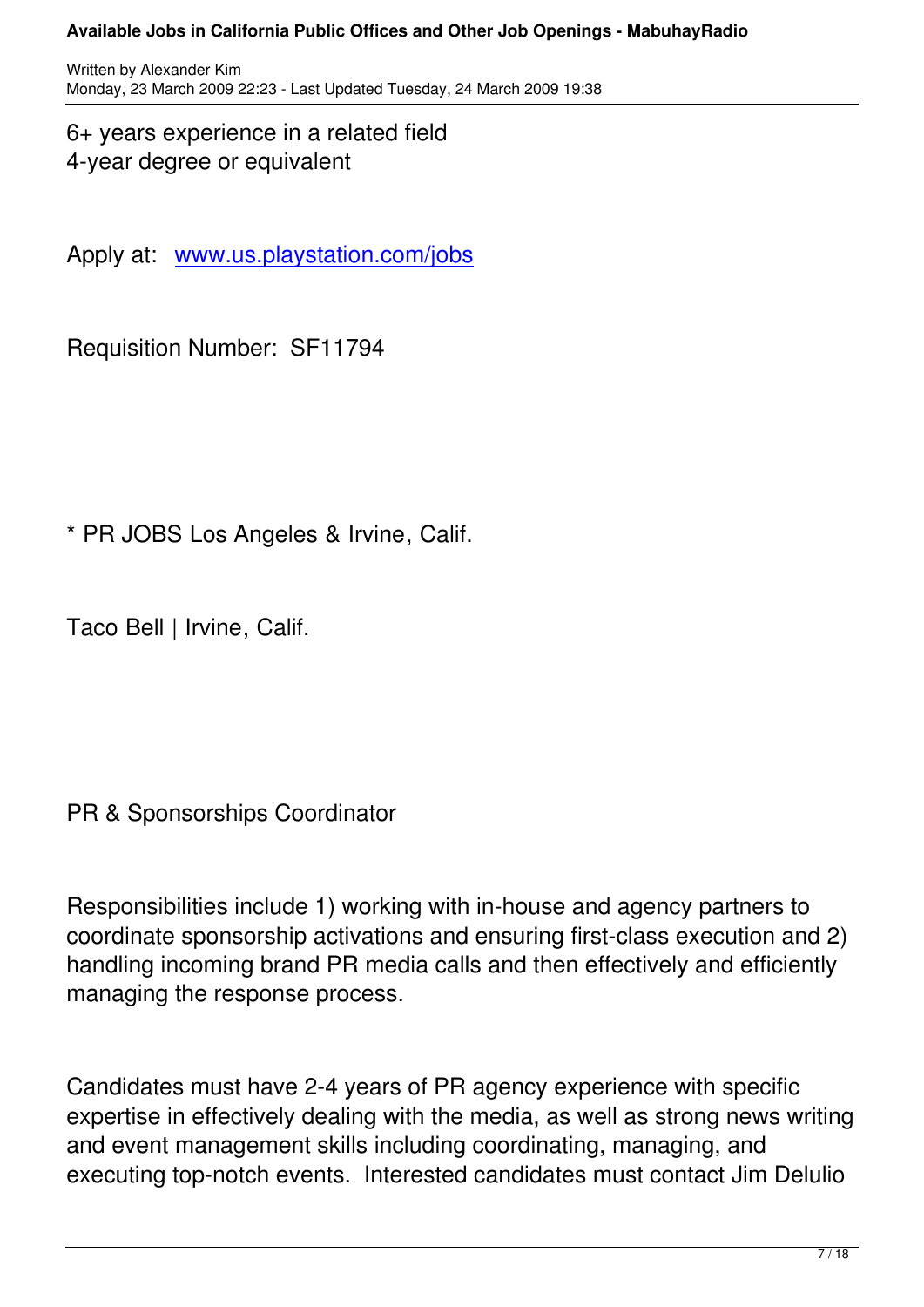at jdelulio@prtalent.com

\* MWW Group | Los Angeles

EVP/SVP Consumer

This top-notch national firm [ www.mwwpr.com ] is seeking a seasoned PR agency veteran with strong regional contacts to develop and lead consumer branding business in LA and [the west.](http://www.mwwpr.com/) 

Candidates must have a proven track record in new business development and leading strategic consumer branding campaigns, as well as outstanding client relations and staff management experience.

Interested candidates must contact Jim Delulio at jdelulio@prtalent.com

Folks, Below is a nice opportunity for an experie[nced and effective](mailto:jdelulio@prtalent.com) grassroots organizer position on behalf of our California Community Colleges. We are specifically interested in candidates from the Cent ral Valley (not Sacramento ; but including the **Central** Coast ).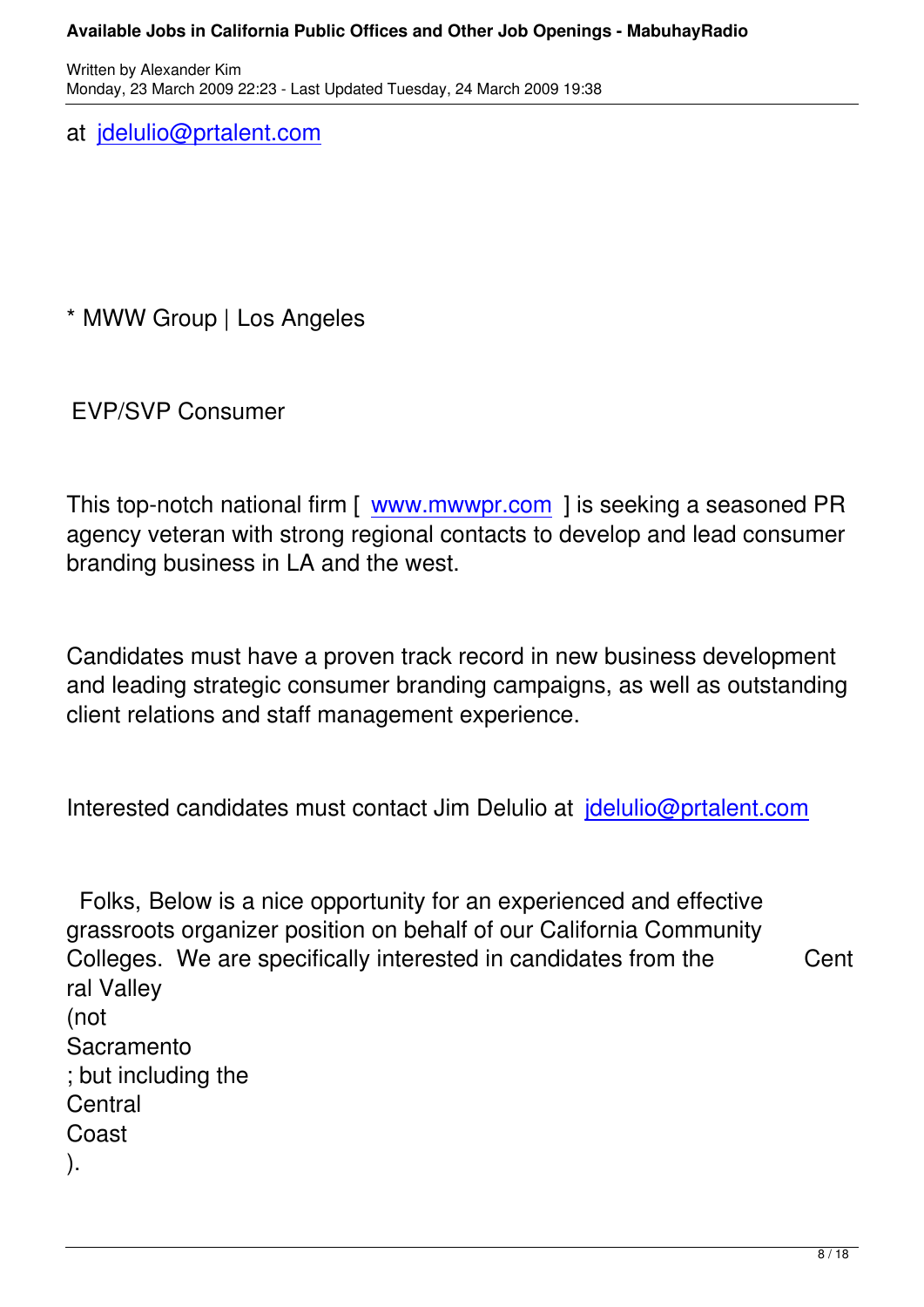This is a good way for somebody to get to know higher education, specifically our 110 community colleges, that could easily translate into a permanent position at one of our colleges or elsewhere. If you know of anybody, please encourage them to apply. Also feel free to send them my way with your recommendation and I will pass them along to Scott at the League (this will obviously help their chances). Thanks! Tod

March 16, 2009

Dear Tod,

The League is currently seeking three regional representatives to implement our expanded budget advo

The Legislative Analyst's Coffice dan Bouniliement to day drailet the same Graduan deportionment shortfall of n

We have posted the positions on employment websites and distributed the job announcements to all of

Therefore, if you know of anyone who would be interested in one of the regional representative positions

We hope to fill these position by option of the tepresentatives on the Benuondas Bentense madris chapted Scott Lay President and Chief Executive Officer

Community College League of California 2017 O Street, Sacramento California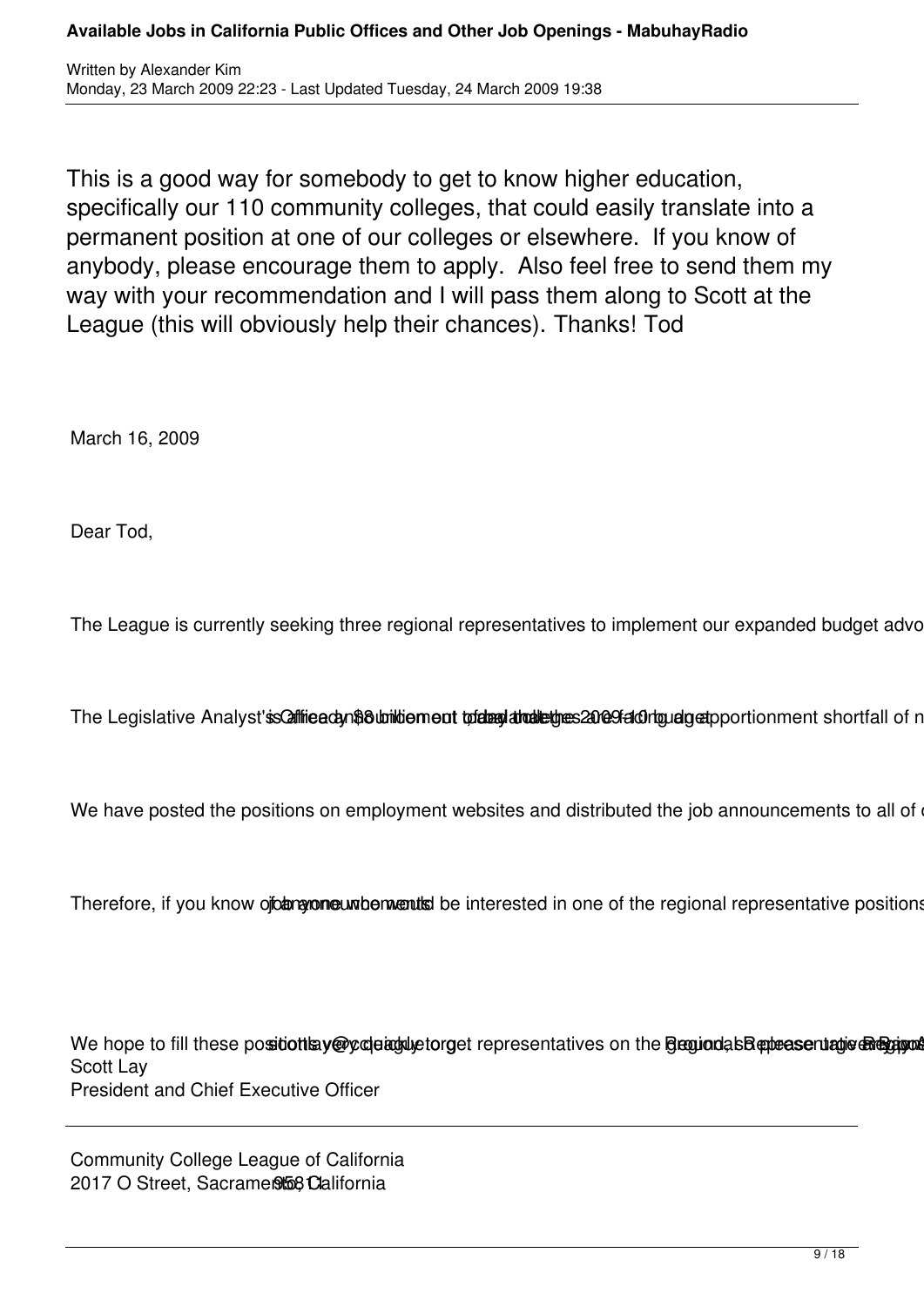916.444.8641 . www.ccleague.org **Conducts** Manager The Children's Partnership

The Children's PartAenshipaseeks a we'ls orgianered addestantend and bearing sentents

Excellent Benefits. Forward convented to writing the summer sample to 310.26

Salary: High 30's to Low 40's (D.O.E.) with Excellent Benefits

| Santa Monica<br>City<br>Location<br>California<br>State<br>Zip Code<br>90401-1321                                                                                                                                                                                                                                                              |           |  |  |
|------------------------------------------------------------------------------------------------------------------------------------------------------------------------------------------------------------------------------------------------------------------------------------------------------------------------------------------------|-----------|--|--|
| The Children's Partnership<br><b>Contact Name</b><br>Contact Information<br>Fax<br>310-260-1921<br>Email operations.search@childrenspartnership.org<br>Job Website Postingh <b>ti</b> Bt/www.childrenspartnership.org<br><b>Policy Analyst</b><br><b>CCALAC</b><br>Community Clinic Association of Los Angeles County (CCALAC) is a membership |           |  |  |
| CCALAC seeks a policy analyst who will play a key role in helping CCALAC and its                                                                                                                                                                                                                                                               |           |  |  |
| This position requires excellent analytical, communication and writing skills, with Ba                                                                                                                                                                                                                                                         |           |  |  |
| Competitive salary and benefits                                                                                                                                                                                                                                                                                                                |           |  |  |
| Contact: Policy Analyst Search - C. Hundley<br>1055 Wilshire Blvd., #1400<br>CA<br>Los Angeles<br>Fax 213-201-6519, chundley@ccalac.org                                                                                                                                                                                                        | 90017     |  |  |
| City<br>Los Angeles<br>Location<br>State<br>California<br>90017<br>Zip Code                                                                                                                                                                                                                                                                    |           |  |  |
| <b>Christopher Hundley</b><br><b>Contact Name</b><br><b>Contact Information</b><br>1055 Wilshire Bl. #1400<br>Address <sup>-</sup><br><b>Address 2</b><br>Los Angeles                                                                                                                                                                          | 900<br>CA |  |  |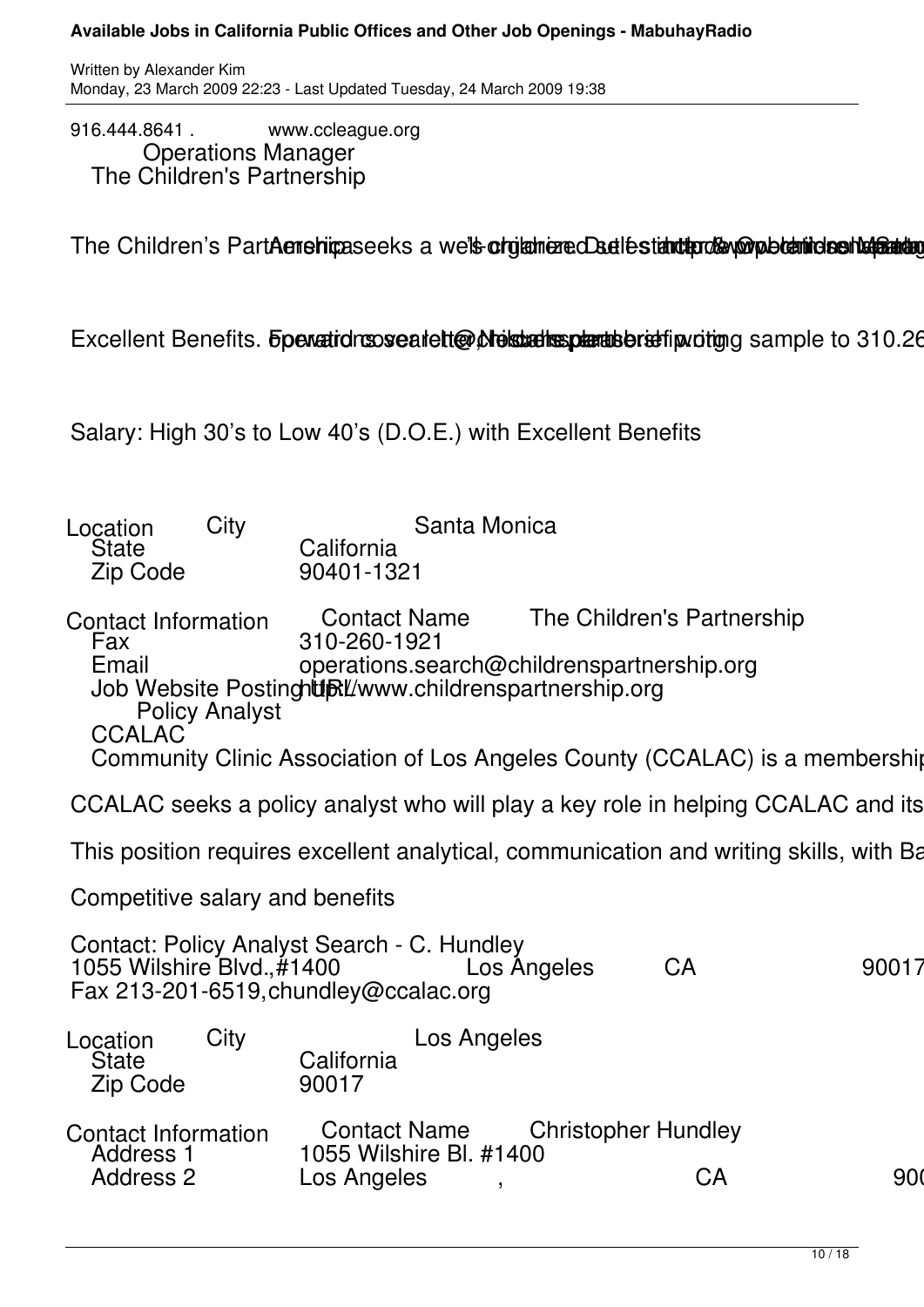Written by Alexander Kim Monday, 23 March 2009 22:23 - Last Updated Tuesday, 24 March 2009 19:38

Fax 213-201-6519<br>Email chundlev@cca chundley@ccalac.org Job Website Posting URL Executive Director

## **SUMMARY**

This Executive Direction oversees the Executive and the conditional extending the University

DUTIES AND RESPONSIBLILITIES:

# Administration

- Responsible for overseeing payroll, licenses, permits and government compliance
- Developing and carrying out strategic and operational plans
- Managing and monitoting the finances particulated for<br>• Directing and superation all estaff including equalstic operations.
- staff including employee development and t
- $\cdot$  Developing an effective business plan for

# Fundraising

- Managing and participating in project fundraising for
- Plan, implement, and evaluate event-specific fund raising activities within assigne
- · Responsible for developing relationshipservitesconoce and sympathizations as esponding
- Builds and expand **scationg relationships at various levels within corporations and**

# Programming

- Oversee coordination of exhibits, cultural and community events, and trainings
- Ensure that programs are implemented efficiently and effectively
- Responsible for establishing and maintaining a positive relationship with the comm

# Sales and Marketing

- Providing a high degree of visibility to at the state communities by a temperational international international level
- Developing and in the menting marketing and outreach plan for
- Developing and street operting partnerships with relevant groups to further the visi
- Serve as primary **sales** contact for the and will oversee all sales and marketing of a

# Food and Catering Services<br>• Overseeing that the CC

- achieves maximum revenue and profit potential achieves maximum revenue and profit potential  $\frac{d}{dt}$
- Overseeing the development and execution of action plans to increase catering a
- Overseeing that sanitation and safety standards are maintained above levels that

# Property Management, Grounds Keeping and Facilities

- Overseeing all aspects of the conference center, visitor center, memorial garden,
- Oversee the operations and management of the property and ensuring that the property

Event Management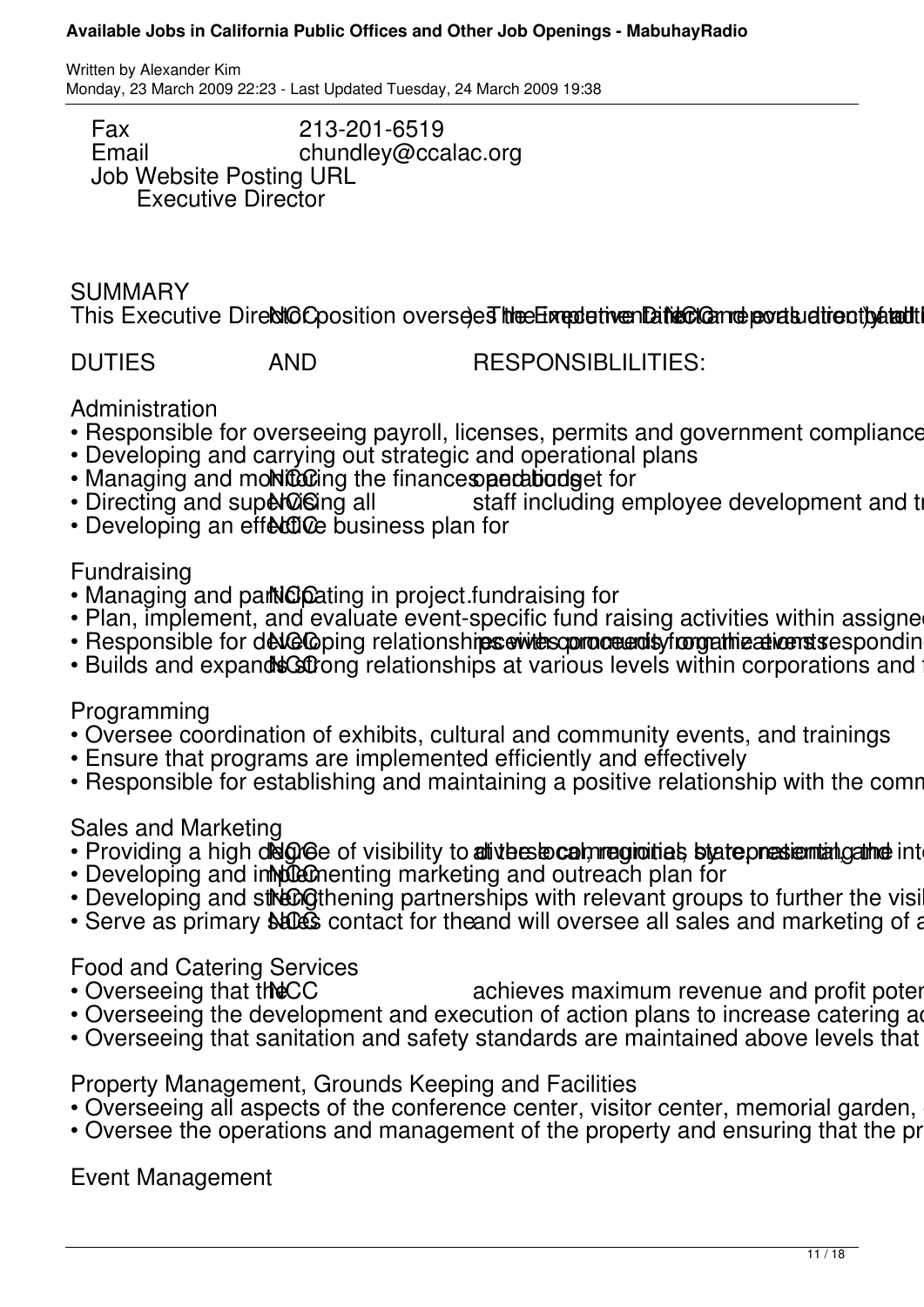- Oversee event coordination activities for all special events.
- Responsible for overseeing events and monitoring events in accordance with standards
- Overseeing and ensuring follow up with client during and after event to ensure client

# SKILLS AND ABILITIES

- Experience in multi-tasking of projects and project management
- Proficient Knowledge of MS Office Word, Excel, Access, PowerPoint
- Working knowledge of food and hospitality sales systems
- Working knowledge of liquor control procedures and basic food handling and sanitat
- Ability to work well with people, in a team environment, and to communicate effective
- Ability to function in a fast paced environment, under short time constraints, and with
- Bilingual Spanish preferred but not required

# EDUCATION and/or EXPERIENCE

- BA or BS with emphasis in hospitality, food & beverage, business administration, ed
- Five to seven years experience in conference services or related position with three
- Previous experience in educational programming required

Please forward resume to:

Email: fwmrecruiter@hotmail.com

Fax 661-822-1058

\* Los Angeles City College Foundation – Associate Director

Founded in 1929 Los Angeles City College celebrates a dynamic community of learners representing and the state of learners representing and the state of learners and global diversity. Our college serves a diverse community of over 16,000 students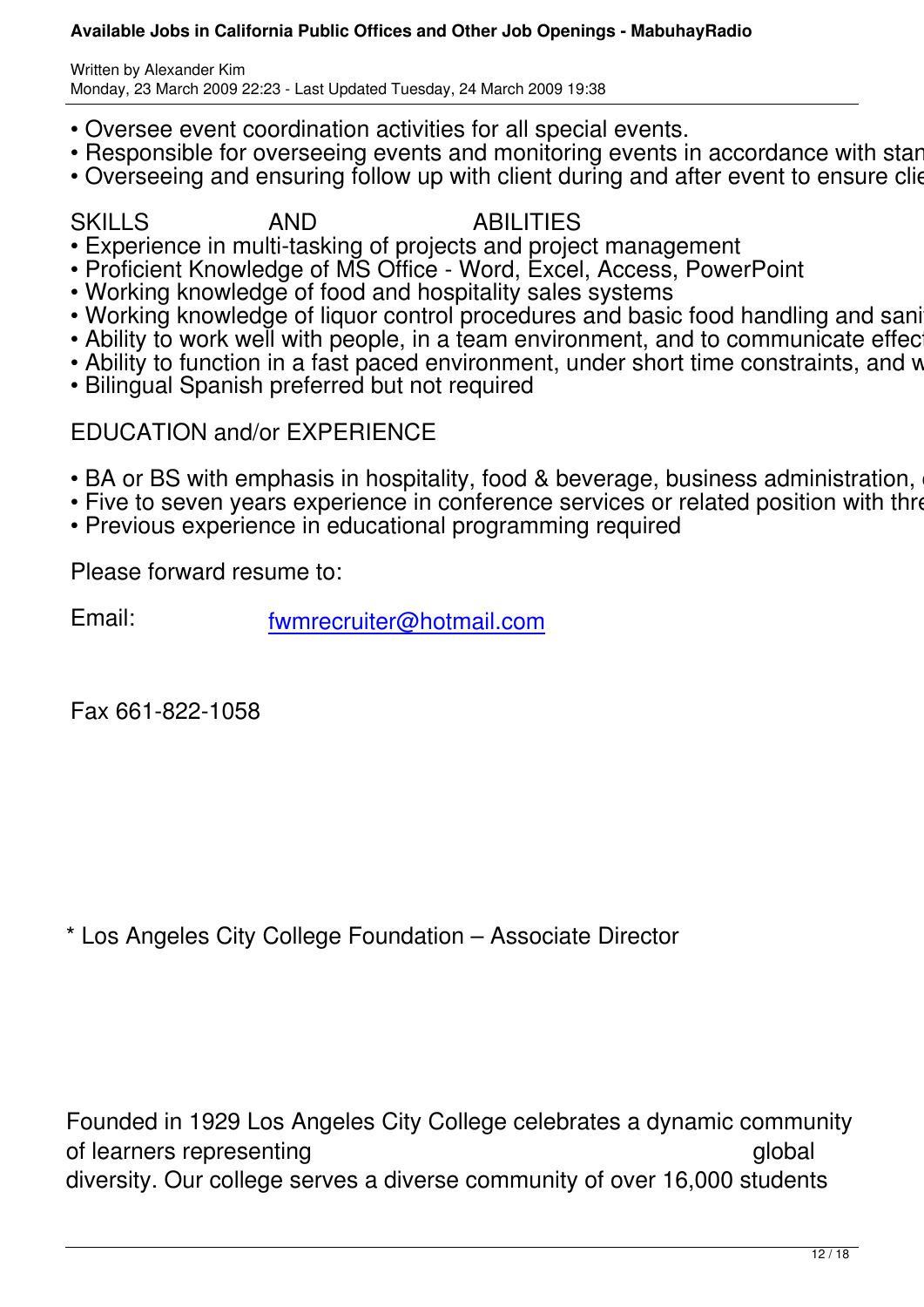Written by Alexander Kim Monday, 23 March 2009 22:23 - Last Updated Tuesday, 24 March 2009 19:38

who come from nearby

high schools and far-off continents. Whether from near or far, high-school students and senior citizens,

newly arrived immigrants, and individuals with advanced degrees,

transfer-bound learners, and those

seeking job skills programs all find their place on our campus.

The Los Angeles City College Foundation is seeking an Associate Director to work closely with the ExecutiveDirector of this dynamic organization which houses the Alumni Association and administers scholarship funds as well as serving as the college's development office.

The successful candidate will assist the Executive Director in the planning and coordination of the day-todayactivities of the Foundation, including:

• Identifying and soliciting funds from private individuals, corporations and foundations.

• Plan and implement an innovative approach to finding and recruiting LACC alumni from existingsources of raw data dating back to 1929 for the reinvigoration of the alumni association

• Coordinate fundraising events.

• Assure compliance with all federal, state and local laws, relevant to events and the associated generalappeal.

• Assist in the planning and coordinating of assigned activities and events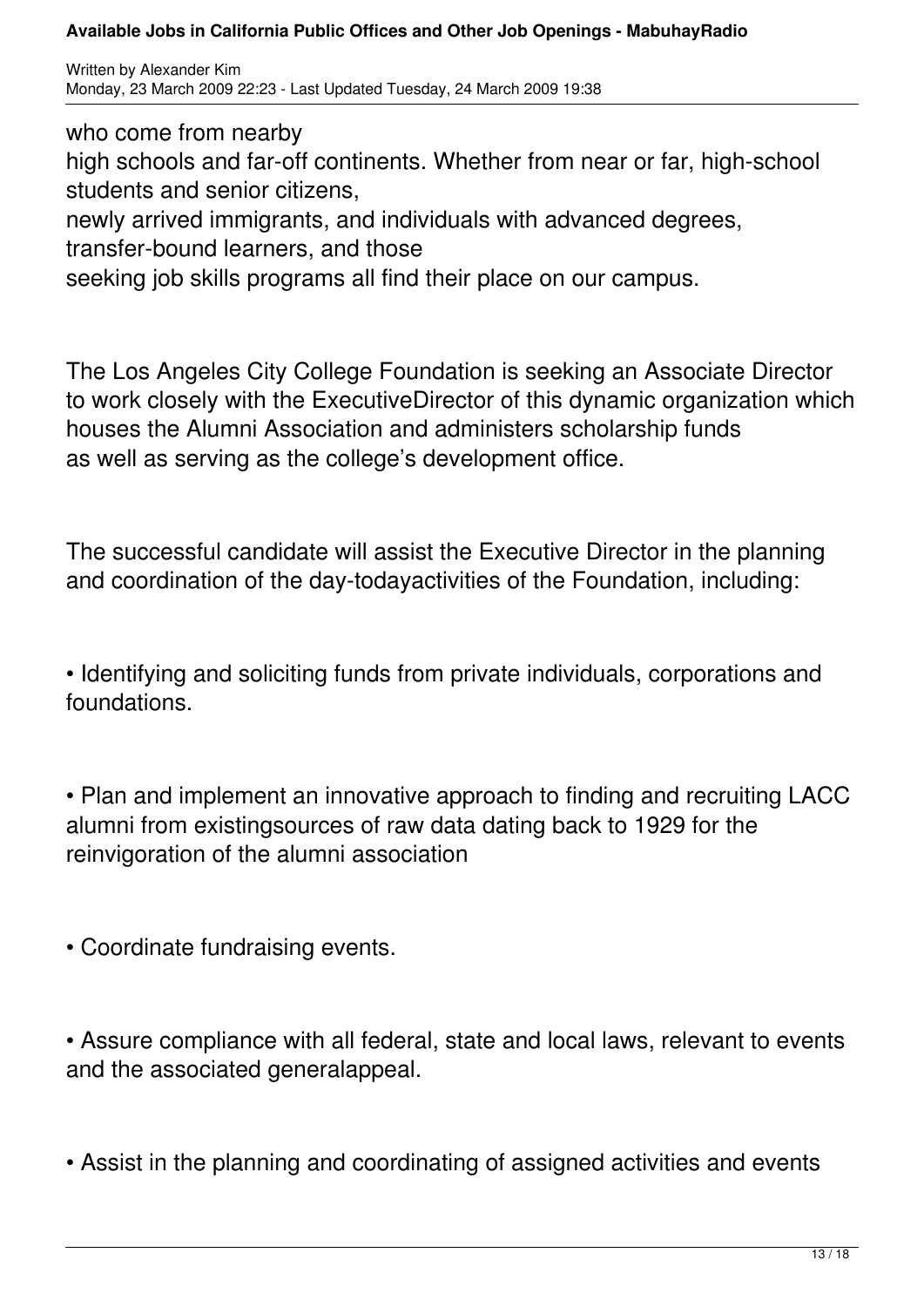aimed at donor prospectsincluding alumni, retired staff and special target groups.

• Work with the Executive Director and the contracted grant writer to prepare written proposals andgrant reports.

• Assist in the development and implementation of strategies for volunteer leadership and enhancedcommunity involvement in fund raising activities.

• Assist administrators, Foundation Board of Directors and other key individuals in planning andmanaging specific activities.

• Recruit, organize and direct the efforts of volunteers in fund-raising activities.

• Manage and Oversee Marketing and Public Relations.

• Assist in the design and contents of fund development informational literature.

Qualifications:• 5 years experience in an academic fundraising setting• Alumni Association experience

- Proven track record in grant acquisition and implementation
- Events production experience
- Experience managing a comprehensive development program
- Strong oral and written communication skills
- Proven ability to establish and meet goals
- Effective management and interpersonal skills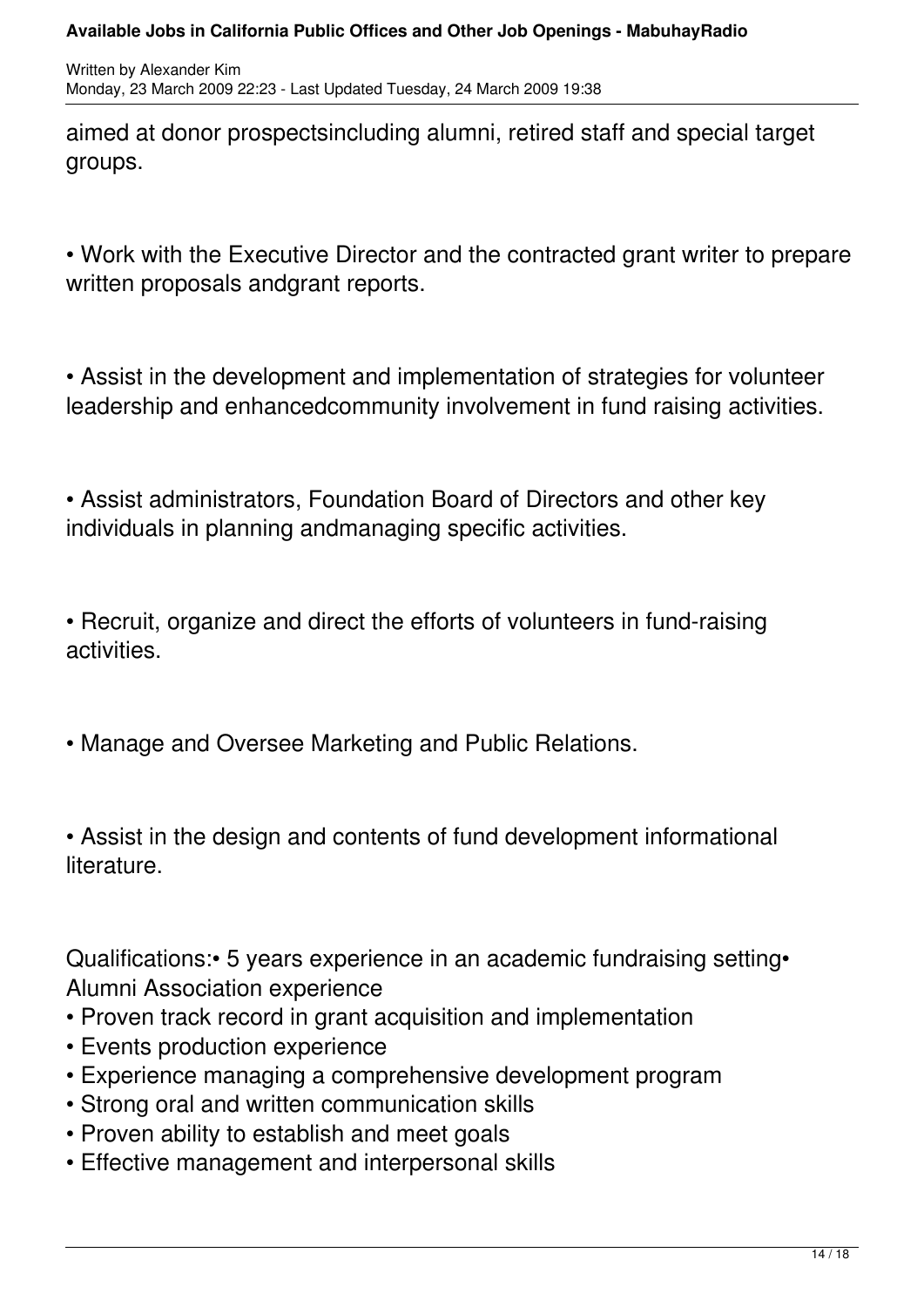- Professional approach to work
- Experience in Raiser's Edge a plus
- College degree required

Competitive salary and benefits commensurate with experience

Email resume (as a PDF or Word document) and salary requirements to inf o@laccfoundation.org ;

no phone calls please.

\* POSITION DESCRIPTION:

Office of Mayor Antonio R. Villaraigosa

Director for Performance Management

As a member of Mayor Antonio Villaraigosa's staff, the Director for Performance Management joins with his or her colleagues to provide advice, counsel and focus on achieving results the mayor has set forth in fulfilling his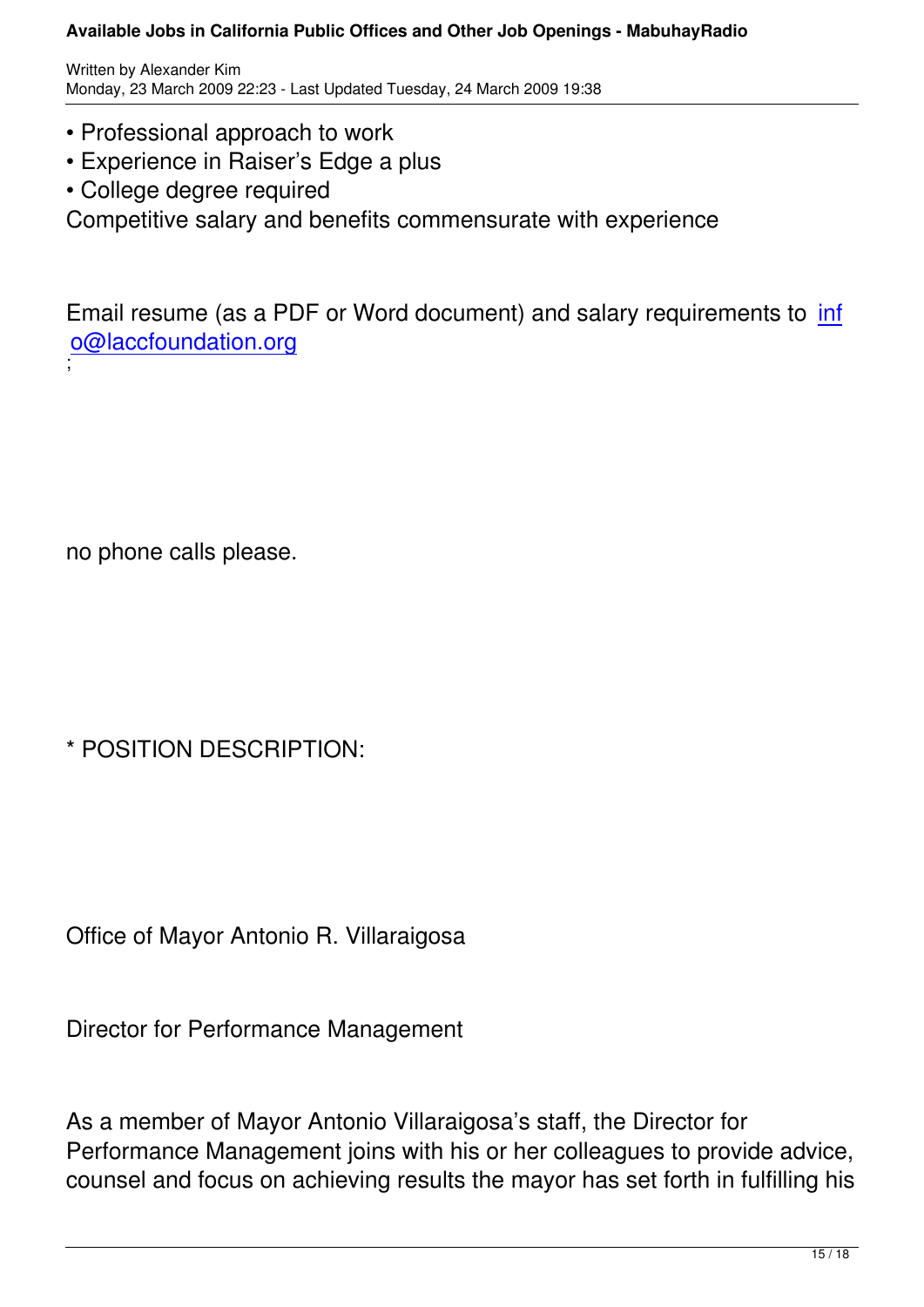Written by Alexander Kim Monday, 23 March 2009 22:23 - Last Updated Tuesday, 24 March 2009 19:38

role as Chief Executive Officer of the City of Los Angeles.

The Director for Performance Management will lead and guide the Performance Management Unit (PMU), a staff of policy analysts, to review and assess progress made on mayoral initiatives designed to accomplish broader outcomes in specific focus areas of the Villaraigosa Plan.

Additionally, she or he will work with the Mayor's senior staff to strategically plan future initiatives, including milestones and metrics, prior to initiation of a plan. The Director reports to the Mayor's Executive Team via the Chief of Staff.

The Director's primary responsibility is to manage and improve policy development and implementation throughout the Mayor's Office. This includes researching best practices and options on policy priorities by conducting independent research to present innovative and cost-effective solutions to entrenched operational problems, problem solving where there are undue and unnecessary delays to progress, as well as identifying potential problems and resolutions.

The Director will meet on a regular basis with the Mayor to report on performance of the Mayor's office and city departments. These sessions include an overall assessment of the progress on priority initiatives, significant milestones or accomplishments, emerging issues that may require future attention or may cause delays or hindrances to achieving the initiative's goal, and robust recommendations for moving forward.

The Director will work with staff to develop and refine the performance and management accountability tracking and reporting process. She or he will guide staff to develop metrics, operational and financial, to be used to evaluate achievement and performance through the use of baselines,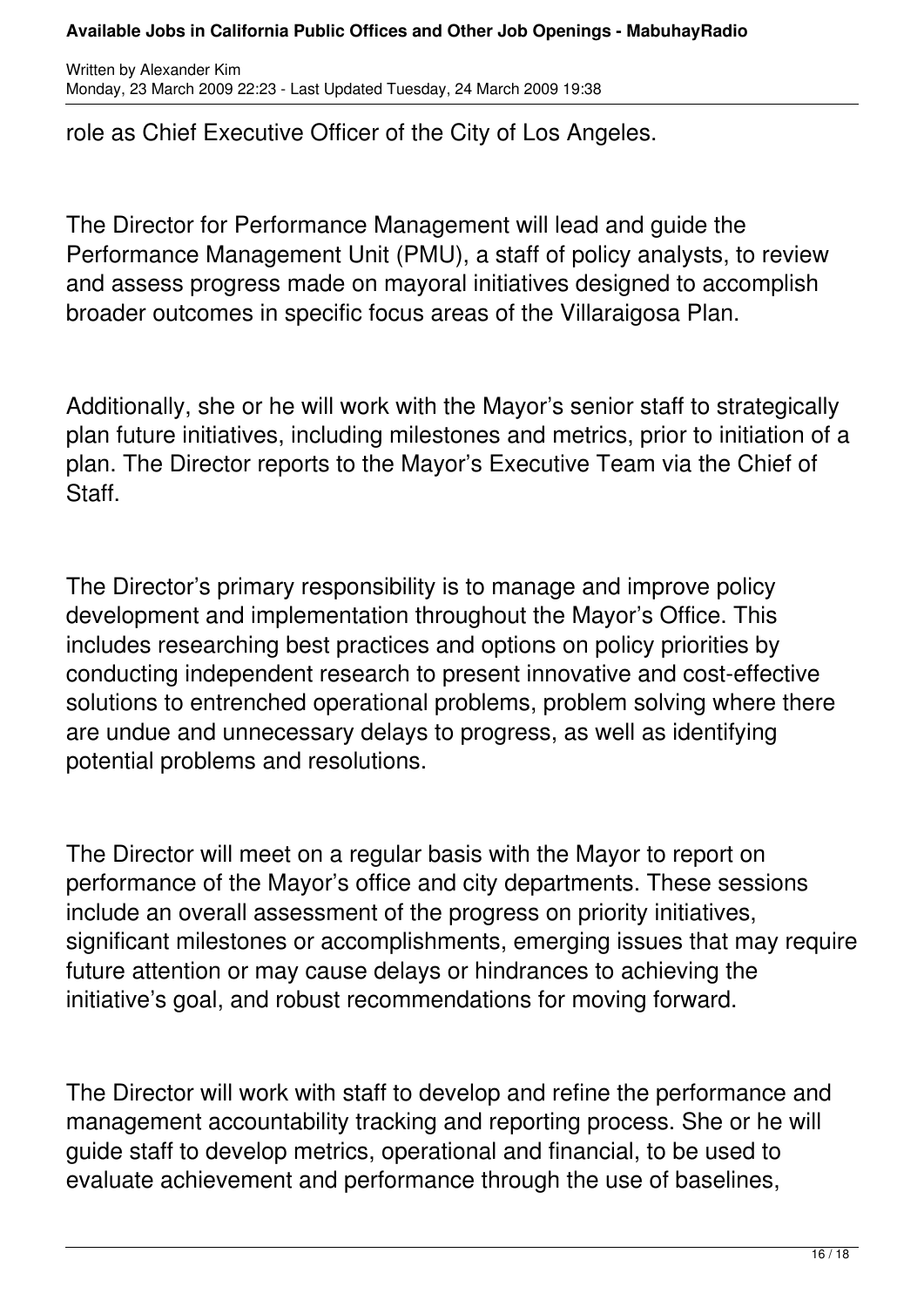Written by Alexander Kim Monday, 23 March 2009 22:23 - Last Updated Tuesday, 24 March 2009 19:38

milestones, and trajectories to measure progress. Together, they will develop and refine the performance and management accountability tracking and reporting process used by the Mayor's office to foster the delivery of results by departments more quickly.

The Director will guide staff to reach out to departments and teams throughout the City to assist personnel in implementing performance measures. This consultation process educates policy teams and departments as well as ensures the Mayor's budgetary and policy goals are reflected in each department's operations, within the context of the established strategic plan. Utilizing the Mayor's website, the Director will share progress on the strategic plan, developing clear and understandable information. The ideal candidate will have demonstrated executive leadership and consulting skills. Personal characteristics required include: consensus builder, problem solver, ability to move between theory and practice, entrepreneurial, articulate, demonstrated leadership, energetic and an adroit manager. The work itself requires great resiliency, creativity, resourcefulness and tenacity. The director works inside the city structure and on occasion, externally throughout the community. An important characteristic is a well-developed capacity for public speaking on complex issues along with the ability to motivate others and garner both support and resources to accomplish the work.

The role of PMU director requires an understanding of the function and structure of local government in general, and of the City of Los Angeles, in particular. The importance of public service as a noble calling is a deeply held value of Mayor Villaraigosa and must be shared by all who work for his administration.

Alexander Kim